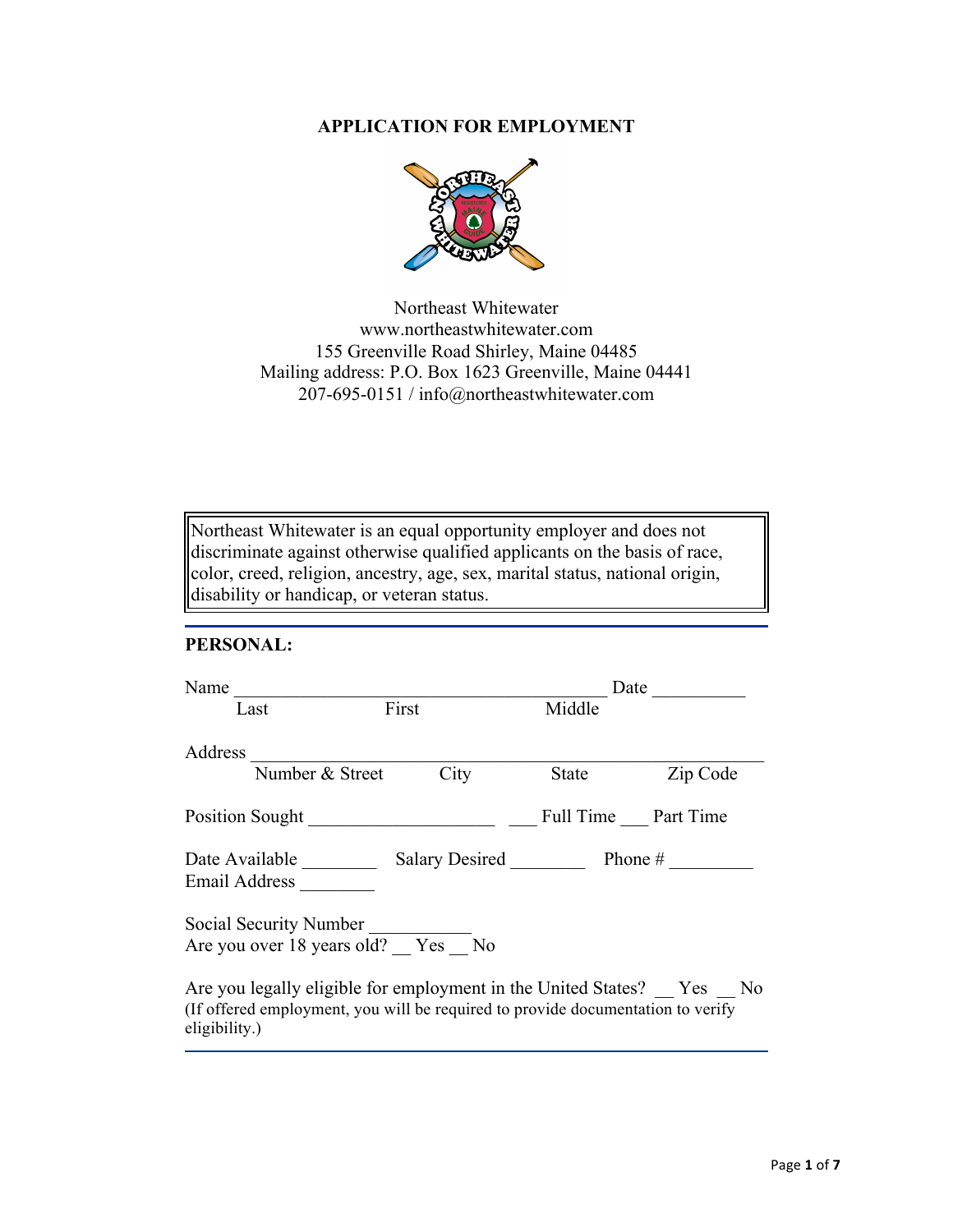**EDUCATION:** Please indicate education or training which you believe qualifies you for the position you are seeking.

| Diploma: Yes No G.E.D.: Yes No                                                             | <b>High School:</b> No. of Yrs Completed (circle one) 1 2 3 4                    |  |
|--------------------------------------------------------------------------------------------|----------------------------------------------------------------------------------|--|
|                                                                                            | $Sthool(s)$ $City/State$ $City/State$                                            |  |
| <b>College and/or Vocational School:</b><br>Number of Years Completed (circle one) 1 2 3 4 |                                                                                  |  |
|                                                                                            | School(s) City/State City/State                                                  |  |
|                                                                                            | Major _______________________________Degrees Earned ____________________________ |  |
| <b>Other Training or Degrees:</b>                                                          |                                                                                  |  |
|                                                                                            | $Sthool(s)$ $City/State$ $City/State$                                            |  |
|                                                                                            | Course __________________ Degree or Certificate Earned _________________________ |  |
| <b>PROFESSIONAL LICENSE OR MEMBERSHIP:</b>                                                 |                                                                                  |  |
|                                                                                            |                                                                                  |  |
| State of [State Name] License Number                                                       |                                                                                  |  |

License Expiration Date \_\_\_\_\_\_\_\_\_\_\_\_\_\_\_\_\_\_\_\_\_\_\_\_\_\_\_\_\_\_\_\_\_\_\_\_\_\_\_\_\_\_\_

Other Professional Memberships

 $\mathcal{L}_\text{max}$  , and the set of the set of the set of the set of the set of the set of the set of the set of the set of the set of the set of the set of the set of the set of the set of the set of the set of the set of the

(You need not disclose membership in professional organizations that may reveal information regarding race, color, creed, sex, religion, national origin, ancestry, age, disability, marital status, veteran status or any other protected status.)

**This application for employment is good for 30 days only. Consideration for employment after 30 days requires a new application.**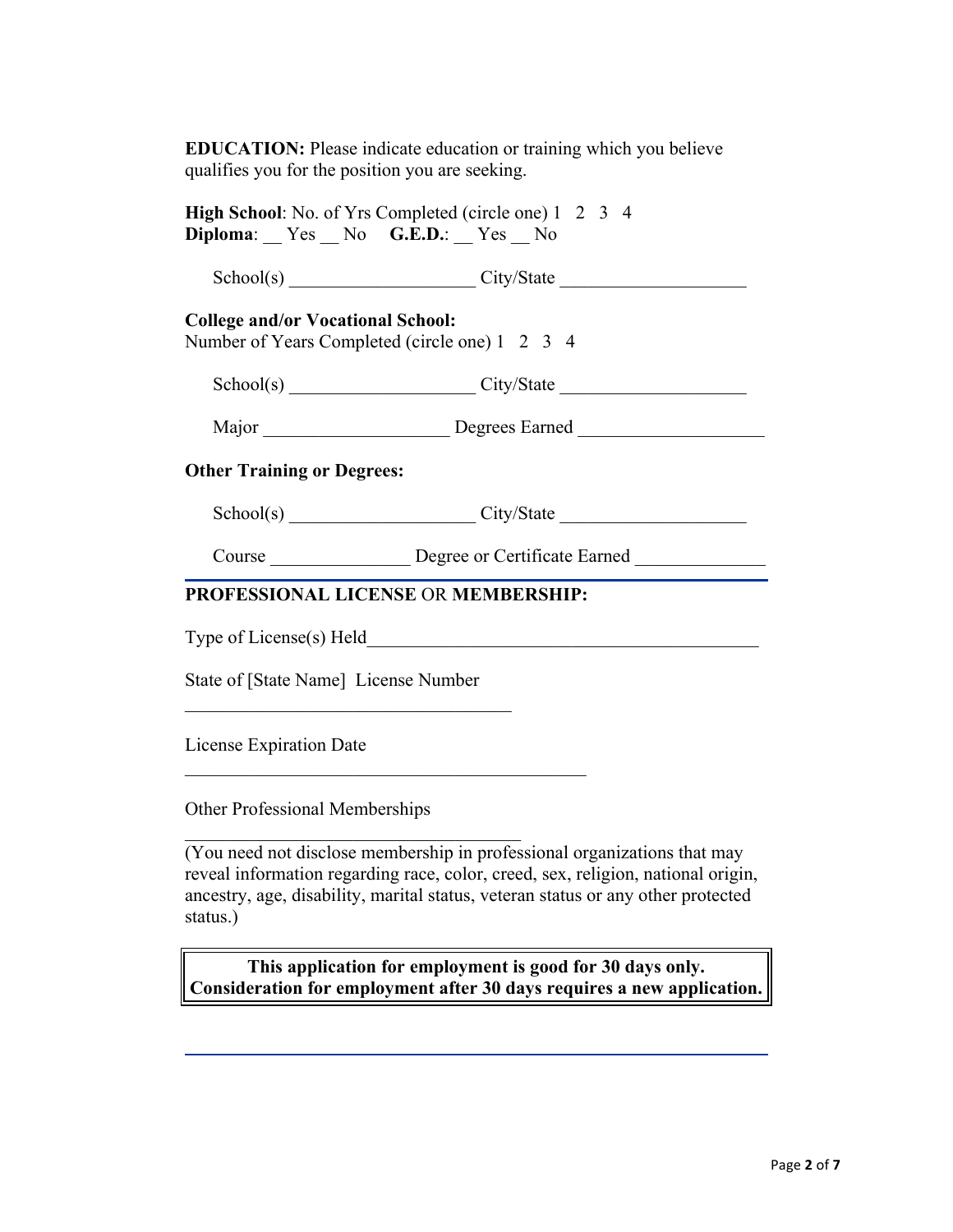#### **SKILLS:**

Office: Social Media Creative Writing

Microsoft Word \_\_ Excel \_\_ Powerpoint \_\_ Mac Computers Other Software Skills

Have you ever been employed by Northeast Whitewater Yes No

If so, please dates of employment

 $\mathcal{L}_\text{max}$  , and the set of the set of the set of the set of the set of the set of the set of the set of the set of the set of the set of the set of the set of the set of the set of the set of the set of the set of the

# **RECORD OF CONVICTION:**

During the last ten years, have you ever been convicted of a crime other than minor traffic offense?

Yes No

If yes, explain:

 $\frac{1}{2}$ 

(A conviction will not necessarily automatically disqualify you for employment. Rather, such factors as age and date of conviction, seriousness and nature of the crime, and rehabilitation will be considered).

**EMPLOYMENT:** List last employer first, including U.S. Military Service.

May we contact your present employer? Yes No

If any employment was under a different name, indicate name

| Employer  | Address     |  |
|-----------|-------------|--|
|           |             |  |
| Talanhana | $D$ osition |  |

Telephone \_\_\_\_\_\_\_\_\_\_\_\_\_\_\_ Position \_\_\_\_\_\_\_\_\_\_\_\_\_\_\_

Dates of Employment: From \_\_\_\_\_\_ To \_\_\_\_\_ Mo/Yr Mo/Yr

| Salary | Supervisor | Department |
|--------|------------|------------|
|        |            |            |

Duties FT PT No. of Hrs.

Reason for Leaving \_\_\_\_\_\_\_\_\_\_\_\_\_\_\_\_\_\_\_\_\_\_\_\_\_\_\_\_\_\_\_\_\_\_\_\_\_\_\_\_\_\_\_\_\_\_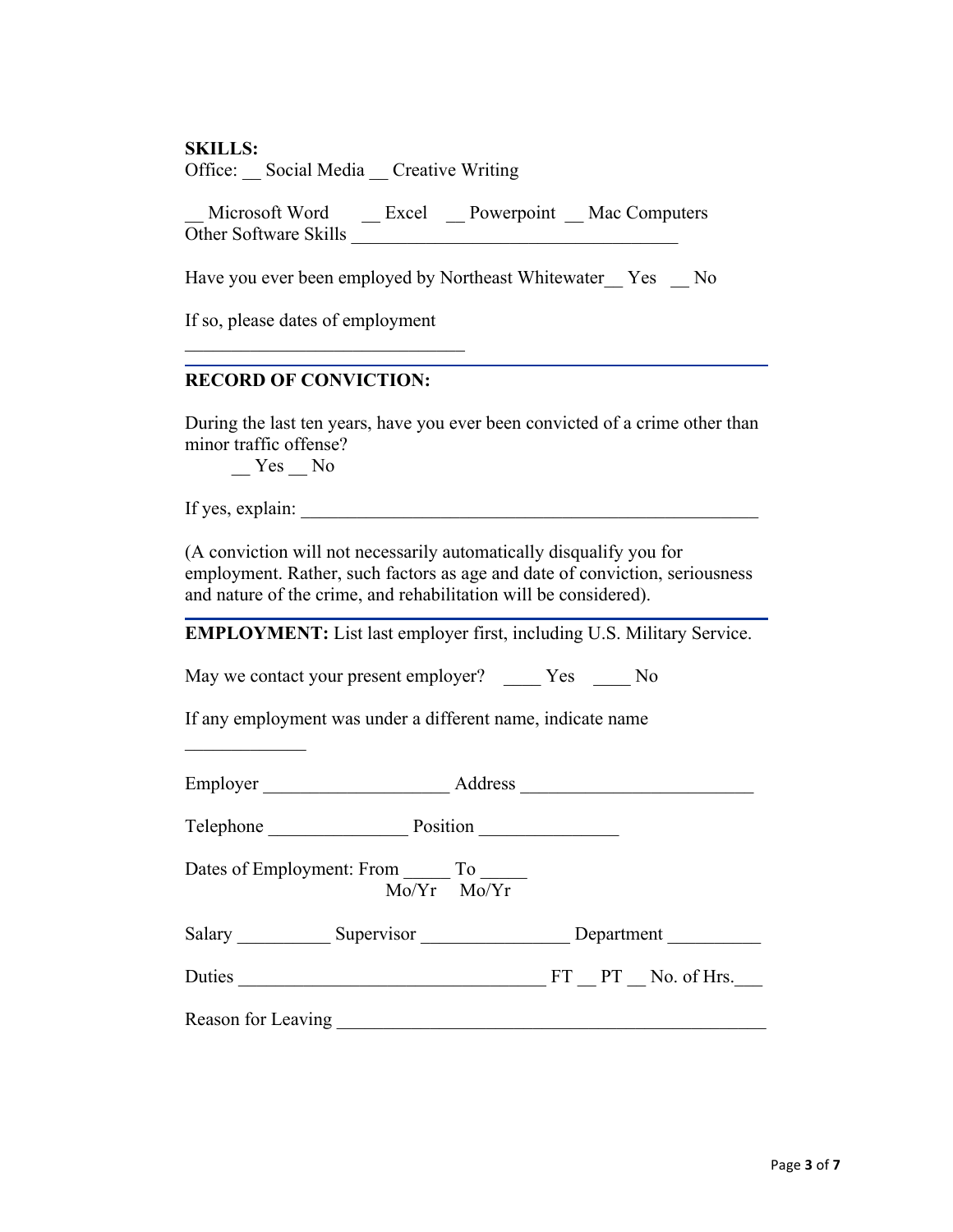| Telephone Position                                           |                                                                       |
|--------------------------------------------------------------|-----------------------------------------------------------------------|
| Dates of Employment: From ________ To _______<br>Mo/Yr Mo/Yr |                                                                       |
|                                                              |                                                                       |
| Department                                                   |                                                                       |
|                                                              |                                                                       |
|                                                              |                                                                       |
|                                                              |                                                                       |
|                                                              |                                                                       |
| Telephone Position                                           |                                                                       |
| Dates of Employment: From ________ To ______                 | $Mo/Yr$ $Mo/Yr$                                                       |
|                                                              |                                                                       |
| Department                                                   |                                                                       |
|                                                              |                                                                       |
|                                                              |                                                                       |
| information for each position on a separate piece of paper.  | If you wish to describe additional work experience, attach the above  |
| Explain any gaps in work history:                            |                                                                       |
|                                                              | Have you ever been discharged or asked to resign from a job? _Yes _No |
| If yes, explain:                                             |                                                                       |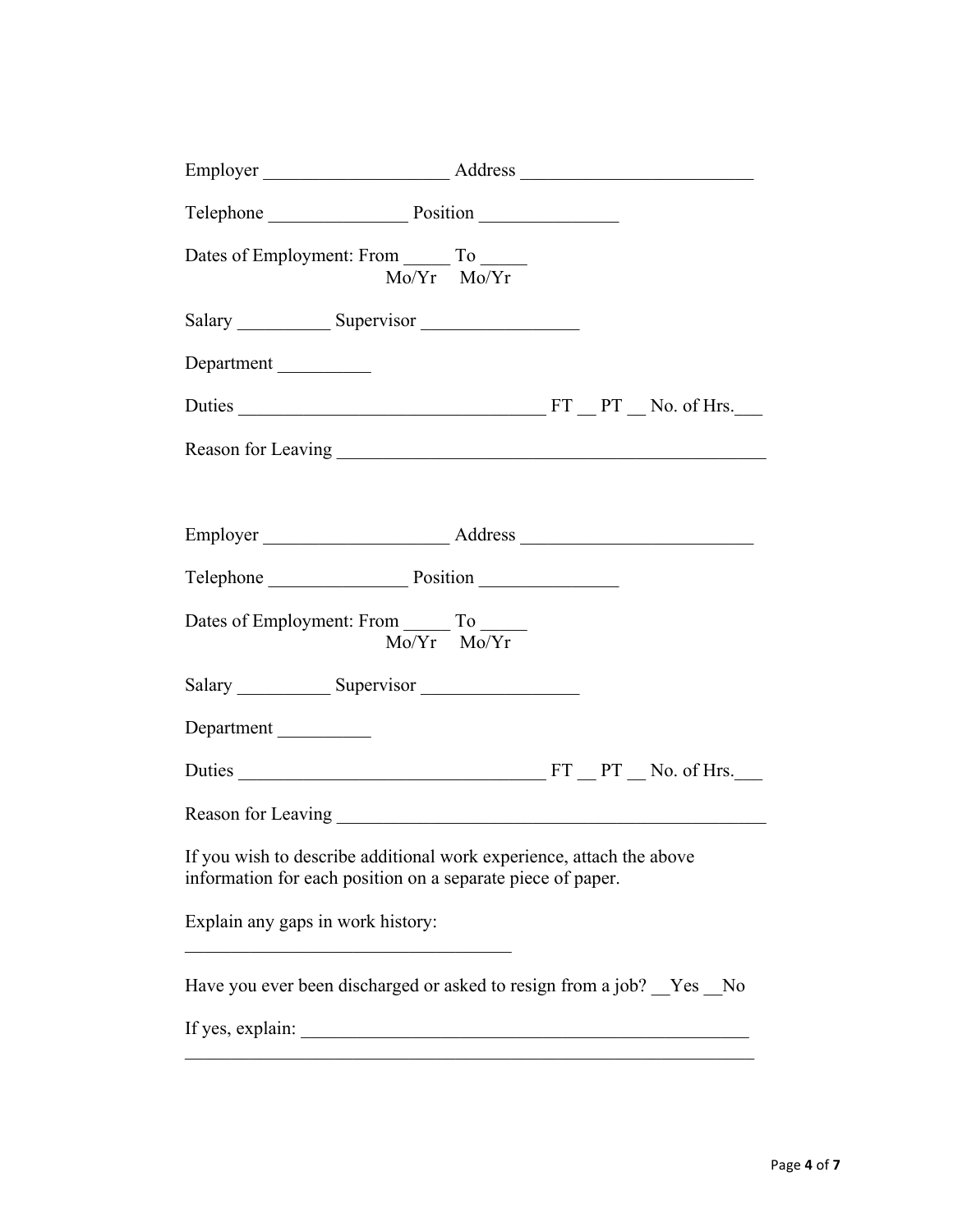# REFERENCES:

| <b>Professional</b>                                                       | <b>Personal</b>                                               |
|---------------------------------------------------------------------------|---------------------------------------------------------------|
| <b>Name</b><br><u> 1980 - Johann Barnett, fransk politik (</u>            | Name                                                          |
|                                                                           |                                                               |
| Phone $(\_\_)$                                                            | Phone $(\_)$                                                  |
|                                                                           | Name                                                          |
|                                                                           |                                                               |
| Email<br>$\overline{(\hspace{0.5cm}\underline{\hspace{0.5cm}})}$<br>Phone | Email<br>$\overline{(\begin{array}{c} \end{array})}$<br>Phone |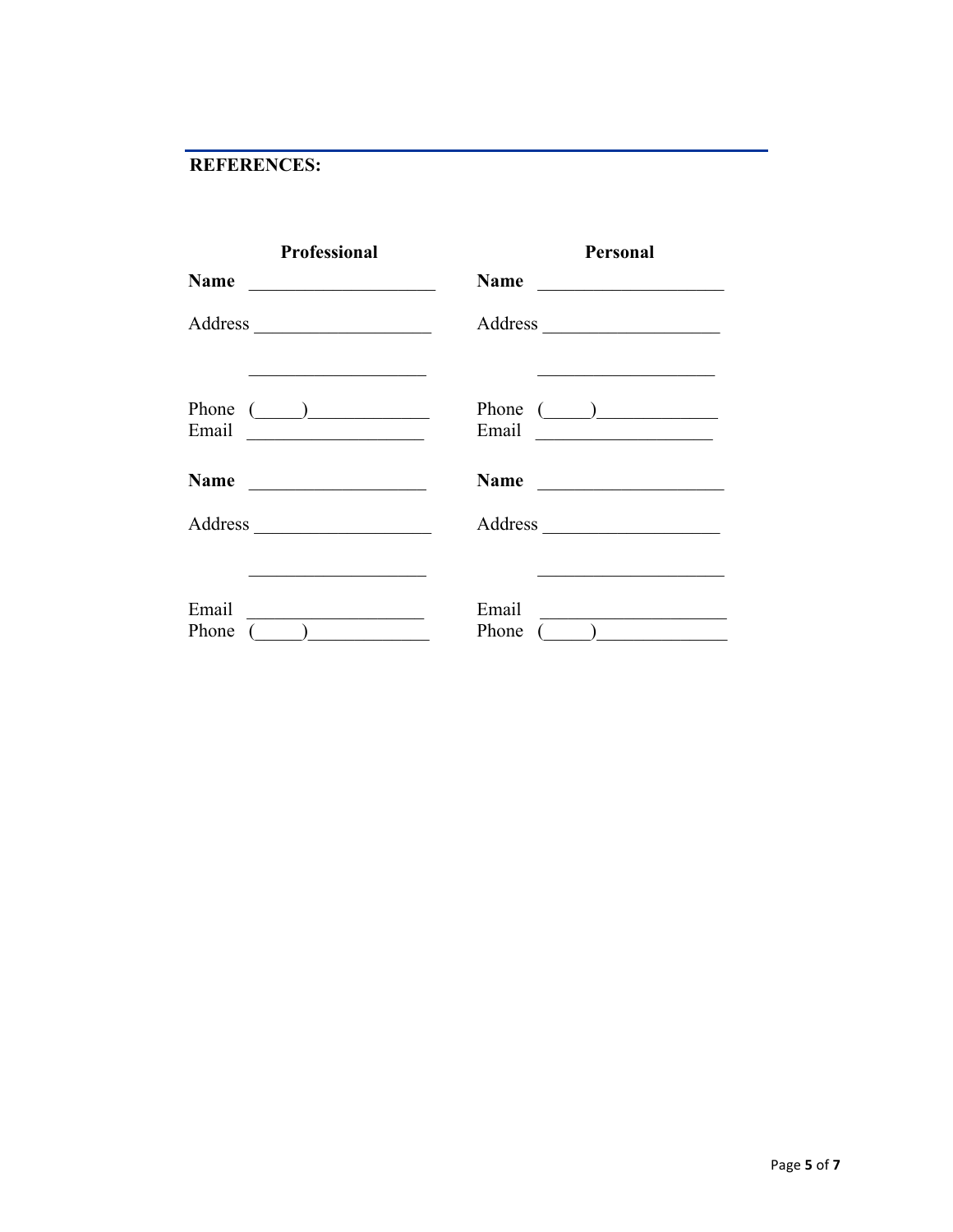## **APPLICANT'S CERTIFICATION AND AGREEMENT**

I hereby certify that the facts set forth in the above employment application are true and complete to the best of my knowledge and authorize Northeast Whitewater to verify their accuracy and to obtain reference information on my work performance. I hereby release Northeast Whitewater from any/all liability of whatever kind and nature, which, at any time, could result from obtaining and having an employment decision, based on such information.

I understand that, if employed, falsified statements of any kind or omissions of facts called for on this application shall be considered sufficient basis for dismissal.

I understand that should an employment offer be extended to me and accepted that I will fully adhere to the policies, rules and regulations of employment of the Employer. However, I further understand that neither the policies, rules, regulations of employment nor anything said during the interview process shall be deemed to constitute the terms of an implied employment contract. I understand that any employment offered is for an indefinite duration and at will and that either the Employer or I may terminate my employment at any time with or without notice or cause.

| Signature of Applicant | Date: |  |
|------------------------|-------|--|
|                        |       |  |